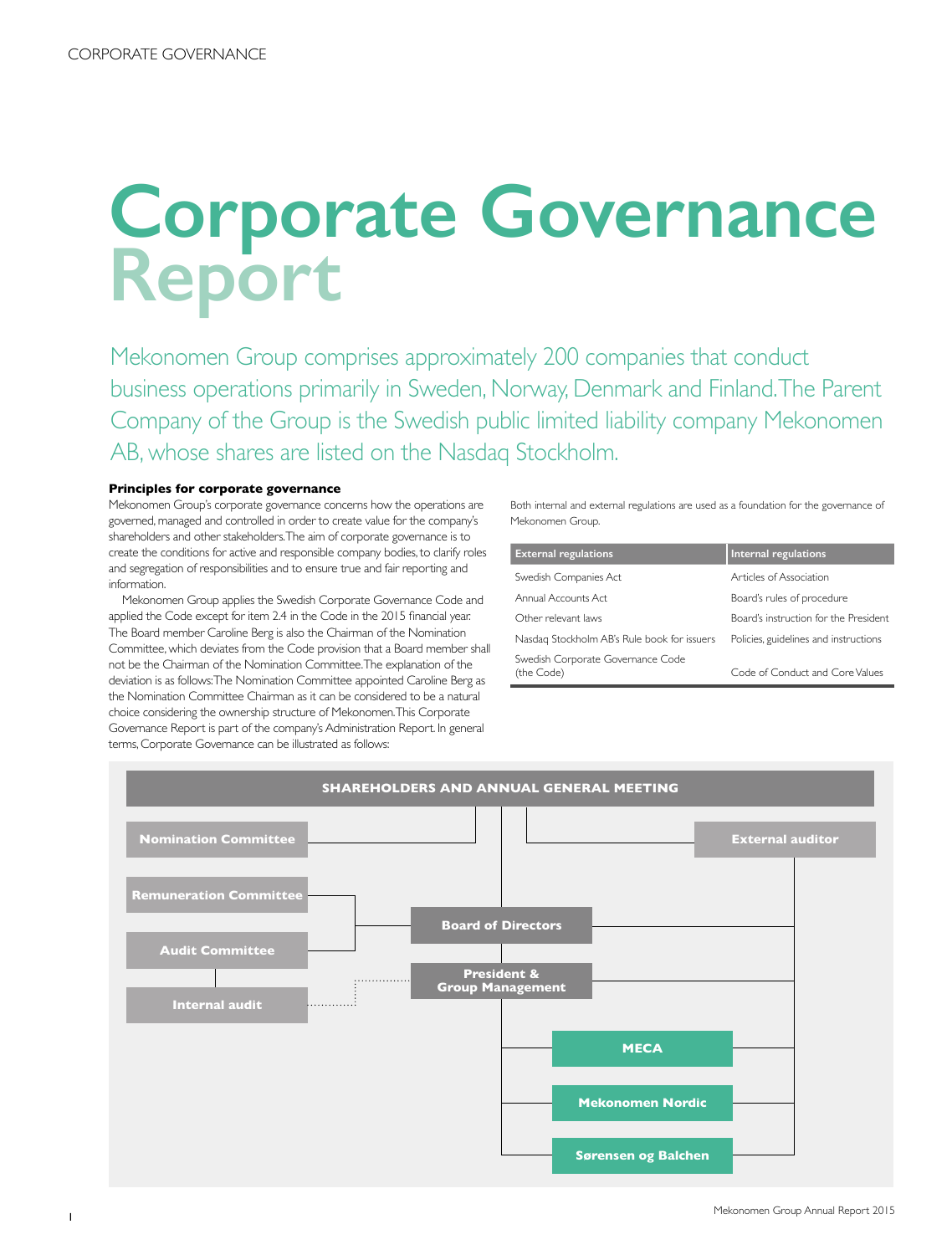#### **Shareholders**

The Mekonomen share has been listed on the Nasdaq Stockholm, Mid Cap segment since 29 May 2000. Share capital amounted to SEK 89,753,718 on 31 December 2015, represented by 35,901,487 shares. The total market value for the company on 31 December 2015 amounted to SEK 6.2 billion, based on the closing price of SEK 173.00. All shares provide the same voting rights and equal rights to the company's profit and capital. The company's Articles of Association do not include any restrictions on how many votes each shareholder can cast at a General Meeting.

The number of shareholders on 31 December 2015 was 9,373 (9,664). On the same date, the ten largest shareholders controlled 65.7 per cent (57.4) of the capital and voting rights and the participation of foreign owners accounted for 19.7 (28.0) per cent of the capital and voting rights.

Shareholders which directly or indirectly represent at least one-tenth of the voting rights for all shares in Mekonomen are Axel Johnson AB and subsidiaries, whose shareholding on 31 December 2015 amounted to 26.5 per cent (26.5). For further information on Mekonomen's shares and shareholders, refer to pages 26-27.

#### **General Meeting**

The General Meeting is Mekonomen Group's highest governing body, at which every shareholder is entitled to participate. The Annual General Meeting is to be held within six months of the close of the financial year. The Annual General Meeting approves the income statement and balance sheet, the appropriation of the company's profit, decides on discharge from liability, elects the Board of Directors and auditors, and approves fees, addresses other statutory matters as well as making decisions pertaining to proposals from the Board and shareholders. The company announces the date and location of the Annual General Meeting as soon as the Board has made its decision, but not later than in connection with the third-quarter report. Information pertaining to the location and time is available on the company's website. Shareholders that are registered in Euroclear's shareholders register on the record date and have registered participation in adequate time are entitled to participate in the Annual General Meeting and vote according to their shareholdings. All information concerning the company's meetings, such as registration, entitlement for items to be entered in the agenda in the notification, minutes, etc., is available on the company's website.

With regard to participation in the Annual General Meeting, the Board has deemed it is currently not financially justifiable to allow shareholders to participate in the Annual General Meeting through any means other than physical presence. It is the company's aim that the General Meeting be a consummate body for shareholders, in accordance with the intentions of the Swedish Companies Act, which is why the objective is that the Board in its entirety, the representative of the Nomination Committee, the President, auditors and other members of Group Management must always be present at the Meeting.

#### *Annual General Meeting 2015*

The Annual General Meeting was held in Stockholm on 14 April 2015. The complete minutes of the Annual General Meeting are available on the Mekonomen website at mekonomen.com. In brief, the Annual General Meeting resolved:

- to adopt the income statement and balance sheet, the consolidated income statement and the consolidated balance sheet
- to pay a dividend of SEK 7.0 per share to shareholders
- to discharge the members of the Board and the President from liability
- that the number of members of the Board elected by the Annual General Meeting be seven with no deputy members
- to pay total Board fees of SEK 2,010,000, of which SEK 400,000 relates to fees to the Chairman of the Board and SEK 310,000 relates to the Executive Vice Chairman, and also SEK 260,000 relates to fees to each of the other Board members elected by the Annual General Meeting who are not employed by the Group. Furthermore, fees for Committee work are

to be paid as follows: SEK 60,000 to the Chairman of the Audit Committee, SEK 35,000 to each of the other members of the Audit Committee, SEK 35,000 to the Chairman of the Remuneration Committee and SEK 25,000 to each of the other members of the Remuneration Committee

- to re-elect Fredrik Persson as Chairman of the Board
- to re-elect Board members Kenneth Bengtsson, Caroline Berg, Kenny Bräck, Helena Skåntorp and Christer Åberg and to elect Malin Persson as a new Board member
- to re-elect the auditing firm of PricewaterhouseCoopers AB as the company's auditor for the period until the close of the 2016 Annual General Meeting
- to adopt proposals for guidelines regarding the composition of the Nomination Committee
- to adopt the Board's proposals for guidelines regarding remuneration of senior executives
- to adopt the Board's proposals concerning employees' acquisition of shares in subsidiaries
- to adopt authorisation for the Board, for the period until the next Annual General Meeting, on one or more occasions, with or without preferential rights for shareholders, to make decisions on new share issues of not more than 3,590,149 shares

#### *Nomination Committee*

In accordance with the guidelines established at the Annual General Meeting on 14 April 2015, Mekonomen Group has established a Nomination Committee. The company is to have a Nomination Committee comprising four members. The four largest shareholders of the company were contacted by the company's Board based on the list of registered shareholders on 31 August 2015 as provided by Euroclear Sweden AB.

For the 2016 Annual General Meeting, the Nomination Committee will comprise Caroline Berg, Axel Johnson Aktiebolag, Jonathan Mårtensson, Handelsbanken Fonder, Mats Gustafsson, Lannebo Fonder, and Annika Andersson, Swedbank Robur Fonder. Caroline Berg was elected Chairman of the Nomination Committee. Mekonomen's Chairman, Kenneth Bengtsson, was co-opted to the Nomination Committee. Fees are not paid to members of the Nomination Committee.

In accordance with the Swedish Corporate Governance Code, the Nomination Committee is to have at least three members, one of whom is to be appointed Chairman. The majority of these members are to be independent in relation to the company and company management and at least one of the Nomination Committee members is to be independent in relation to the company's largest shareholders in terms of the number of votes. Mekonomen Group's Nomination Committee comprises four members, all of whom are deemed to be independent in relation to the company and company management. Mekonomen Group's Nomination Committee also meets other independence requirements.

The Nomination Committee's task is to present proposes to the Annual General Meeting concerning:

- the Chairman of the Annual General Meeting,
- the number of members of the Board and deputy members,
- fees to the Board and auditors, and any special remuneration for committee work,
- the Chairman of the Board and other Board members,
- auditors and
- guidelines on the composition of the Nomination Committee, etc.

# **2016 Annual General Meeting**

The Annual General Meeting will be held at 3:00 p.m. on 12 April 2016, at Skandiascenen at Cirkus in Stockholm (Djurgården).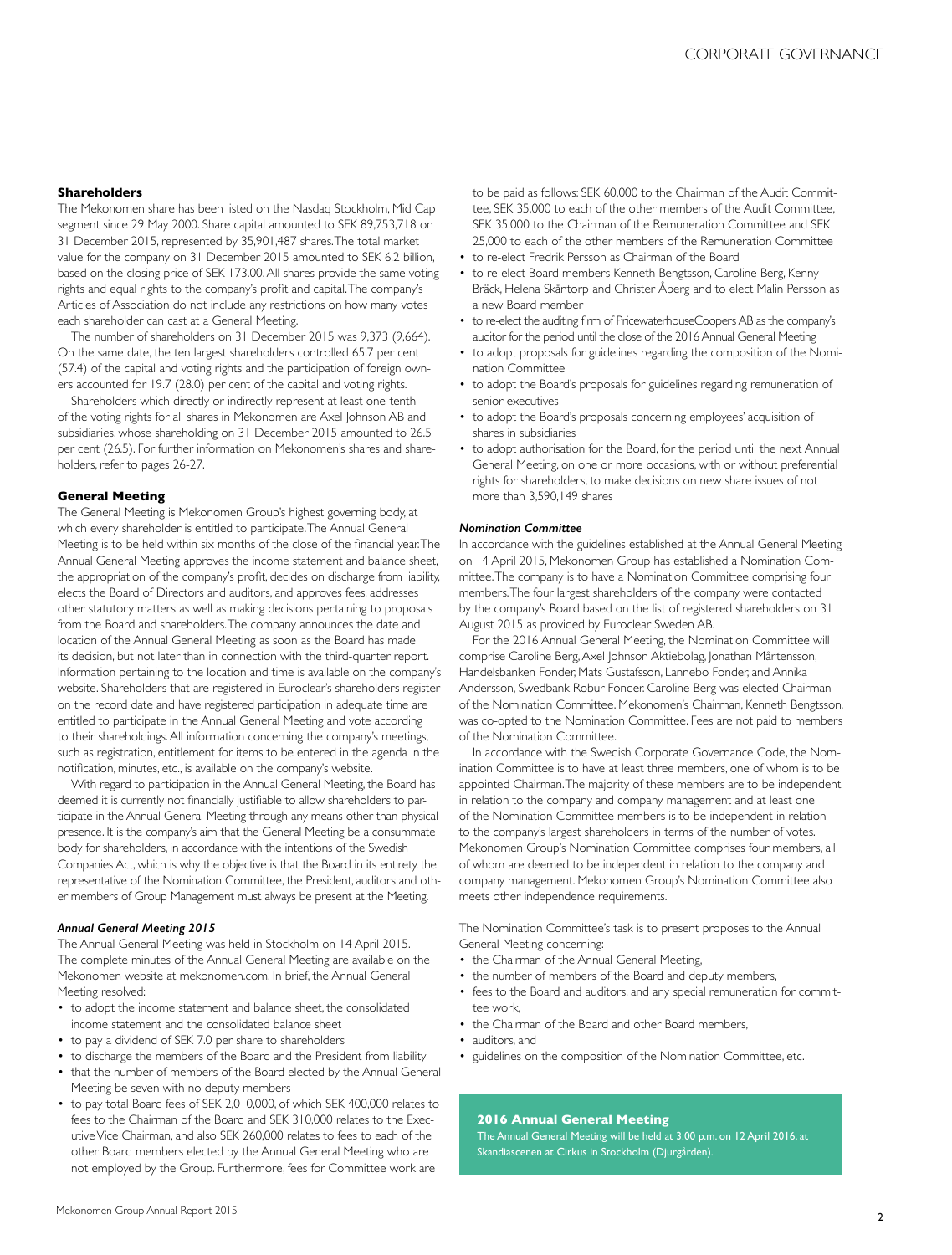In conjunction with its task, the Nominating Committee is to perform the duties incumbent on nomination committees in accordance with the Swedish Corporate Governance Code, and at the request of the Nomination Committee, the company is to provide human resources, such as a secretary function for the Committee, to facilitate its work. If necessary, the company is also to pay reasonable costs for external consultants deemed necessary by the Nomination Committee for it to perform its duties.

Mekonomen Group has not established any specific age limit for Board members or time limits pertaining to the length of time Board members may sit on the Board. Auditors are elected annually when the matter is submitted to the Annual General Meeting.

# **Specific information about the Board's work** *Size and composition*

According to the Articles of Association, the Board of Directors is to comprise three to seven members and not more than three deputy members. The company's Articles of Association have no specific provisions relating to the appointment and discharge of Board members or amendments to the Articles of Association. The Board of Directors is to be elected annually at the Annual General Meeting.

The Annual General Meeting on 14 April 2015 resolved that the Board was to comprise seven ordinary members with no deputy members. In accordance with the Nomination Committee's proposal, the Annual General Meeting resolved to re-elect Fredrik Persson (Chairman), Kenneth Bengtsson (Executive Vice Chairman), Caroline Berg, Kenny Bräck, Helena Skåntorp and Christer Åberg to the Board and to elect Malin Persson as a new Board member. Marcus Storch declined re-election at the 2015 Annual General Meeting.

At the ordinary Board meeting on 12 May 2015, Fredrik Persson withdrew from his assignment as Mekonomen's Chairman of the Board and the Board elected Kenneth Bengtsson as its Chairman and Caroline Berg as its Executive Vice Chairman until the 2016 Annual General Meeting.

All ordinary members are independent in relation to the company and its management in accordance with the definition in the Swedish Corporate Governance Code. Five of the Board members are independent also in relation to major shareholders. The President is not a member of the Board and neither is any other member of Group Management. A more detailed presentation of the Board members is provided on page 40.

#### *Board members*

In the opinion of the Nomination Committee, the Board has a suitable composition considering the company's operations, financial position, stage of development and circumstances otherwise. An important starting point for the proposal of Board members was that the Board's composition should reflect and provide space for the different knowledge and experience that the company's strategic development and governance may demand. The Nomination Committee has particularly observed the requirement of diversity and breadth in the Board and the requirement of striving for an even gender distribution. According to the Nomination Committee, the composition is suitable to be able to meet such needs in the company's operations.

# *Chairman*

The Chairman of the Board, Kenneth Bengtsson, is not employed by the company and does not have any assignments with the company beyond his chairmanship. It is the opinion of the Board that Kenneth Bengtsson ensures that the Board conducts its assignments efficiently and also fulfils its duties in accordance with applicable laws and regulations.

#### *The Board's working procedures*

The Board is responsible for the company's organisation and management and is to also make decisions pertaining to strategic issues. The Board held 12 meetings in 2015, of which one was a statutory meeting. The minutes of the meetings were recorded by the Board's secretary, who is the Group's CFO.

Relevant meeting documentation was sent to all members prior to each meeting, which were then held in accordance with the approved agenda. On occasions, other senior executives participated in Board Meetings in a reporting capacity, as necessary. No dissenting opinions to be recorded in the minutes were expressed at any of the meetings during the year. The Board meetings during the year addressed the fixed items of each meeting agenda, such as business situation, financial reporting and investments. Other issues discussed in the Board during the year were strategies, market development, acquisitions, the Danish operations and recruitment of a new President. In addition, selected Board meetings discussed issues relating to annual accounts, interim reports and budget.

#### *Assignments*

In accordance with the requirements of the Code, the Board's aim was to devote particular attention to establishing overall goals for the operations and decide on strategies by which to achieve these goals and to continuously evaluate the operating management, with the aim of ensuring the company's governance, management and control. The Board is responsible for ensuring that suitable systems are in place for the monitoring and control of the company's operations and the risks to the company associated with its operations, that control is implemented of compliance with laws, internal guidelines and other regulations and that the provision of external information is open, objective and relevant. The tasks of the Board also include establishing necessary guidelines for the company's conduct in society with the aim of securing its long-term value-creating ability.

There are written instructions that regulate the internal rules of procedure in the Board and the distribution of assignments between the Board and the President, and for the reporting process. The instructions are reviewed annually and are primarily: the rules of procedure for the Board's work, instructions for the President and authorisation regulations.

The Board evaluates its work every year and it is the duty of the Chairman of the Board to ensure that evaluation is performed. In 2015, the Chairman organised a written questionnaire for all Board members. The collective opinion based on the 2015 evaluation is that the Board's work functioned well and that the Board fulfilled the Code's requirements regarding assignment of the Board.

The Annual General Meeting resolved, in accordance with the proposal from the Nomination Committee, to allocate Board fees amounting to SEK 2,010,000, of which SEK 400,000 to the Chairman of the Board and SEK 310,000 to the Executive Vice Chairman, and SEK 260,000 to each of the other Board members. Furthermore, fees for Committee work are to be paid as follows: SEK 60,000 to the Chairman of the Audit Committee, SEK 35,000 to each of the other members of the Audit Committee, SEK 35,000 to the Chairman of the Remuneration Committee and SEK 25,000 to each of the other members of the Remuneration Committee.

# *Board Committees*

The Board has established a Remuneration Committee and an Audit Committee. The Committees' work mainly comprises preparing issues and providing consultation, although the Board can delegate authority to make decisions in specific cases. The members and Chairmen of the Committees are appointed at the statutory Board meeting held directly after the election of Board members.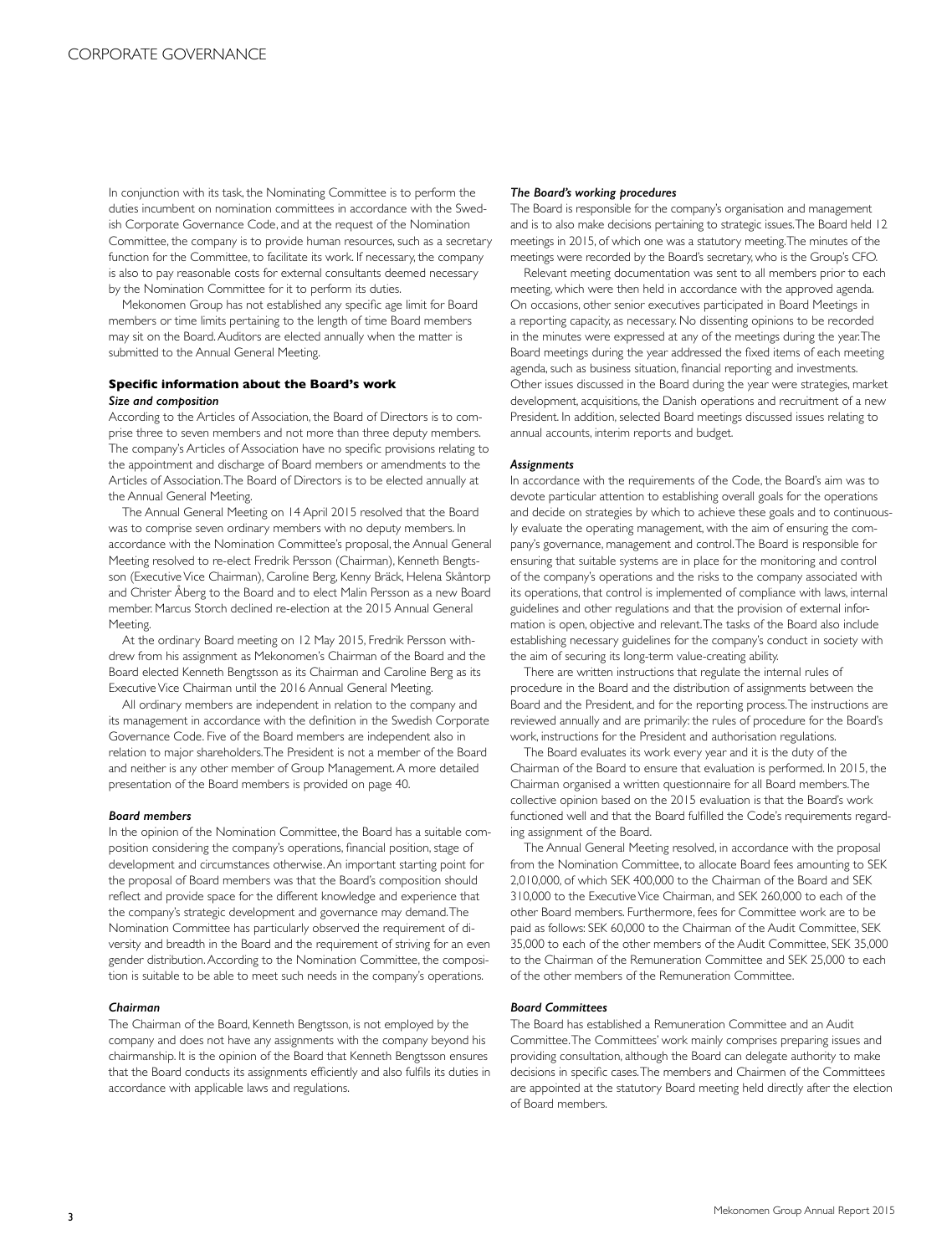### *Audit Committee*

The Audit Committee's main duties comprise:

- Monitoring the company's financial reporting and the effectiveness of the company's internal control, internal audit and risk management regarding the financial reporting
- Performing annual risk analyses together with the President and Group CFO to govern the resources of the internal audit towards key risk areas
- Establishing an audit plan for internal audits and preparing an audit plan for the Board for external audits and ensuring coordination between them
- Evaluating the work of the external auditors
- Preparing guidelines for the other non-audit services that the company may procure from the company's auditors and, where necessary, grant pre-approval when the company's auditors are engaged for assignments other than audit assignments
- Evaluating the objectivity and independence of the external auditors
- Supporting the Nomination Committee by providing proposals on election of external auditors and fees to auditors

The Audit Committee comprises three Board members: Helena Skåntorp (Chairman), Kenneth Bengtsson and Christer Åberg.

In 2015, the Audit Committee held five meetings. The respective member's participation is presented in the table on page 40. The Group's external auditors and the Group's CFO and Head of internal audit also participated at the meetings.

#### *Remuneration Committee*

The task of the Remuneration Committee is to discuss, decide on and present recommendations on the salaries, other employment terms and incentive programmes for company management. However, the Board in its entirety determines the remuneration and other employment terms for the President. The work of the Remuneration Committee is based on resolutions by the Annual General Meeting pertaining to guidelines for remuneration of senior executives.

Until 14 April 2015, the Remuneration Committee comprised Fredrik Persson (Chairman), Marcus Storch and Caroline Berg. From 14 April 2015 to 12 May 2015, the Remuneration Committee comprised Fredrik Persson (Chairman), Malin Persson and Caroline Berg. From 12 May 2015, the Remuneration Committee comprised Kenneth Bengtsson (Chairman), Malin Persson and Caroline Berg. The Remuneration Committee held four meetings in 2015, of which two were before 14 April and two after 12 May. The respective member's participation is presented in the table on page 40. In addition, the company's President at the time, Håkan Lundstedt, was present at one of these meetings and President Magnus Johansson was present at two of these meeting. The Group's CFO was the Committee's secretary.

#### **Group Management** *President's assignment*

The President is appointed and may be discharged by the Board and his work is continuously evaluated by the Board, which occurs without the presence of Group Management. Mekonomen Group's President and CEO, Magnus Johansson, is also a member of the Boards of Insamlingsstiftelsen En Frisk Generation and Intermeko Europe, and has no shareholdings or partial ownership in companies with significant business ties with Mekonomen Group.

## *Group Management*

At 31 December 2015, Group Management consisted of the President and CEO, the Executive Vice President, the CFO, the President of Sørensen og Balchen, the President of MECA Scandinavia and the President of Mekonomen Nordic. A more detailed presentation of Group Management is found on page 41.

#### *Remuneration of senior executives*

It is considered very important to ensure that there is a clear link between remuneration and the Group's values and financial goals in both the short and the long term. The guidelines for remuneration of senior executives approved by the 2015 Annual General Meeting entail that the company is to offer market-based remuneration that allows the Group to recruit and retain the right executives, and entail that the criteria for determining remuneration is to be based on the significance of work duties and employees' competencies, experience and performance.

Remuneration is to comprise:

- fixed basic salary,
- variable remuneration,
- pension benefits,
- other benefits and severance pay

The guidelines encompass Group Management, including the President. Remuneration is determined by the Board's Remuneration Committee.

However, remuneration of the President is determined by the Board in its entirety.

Mekonomen Group's Board of Directors makes decisions pertaining to remuneration of the President Magnus Johansson. The President has a fixed cash basic salary per month and a short-term cash variable salary portion, which is based on the company's earnings and individual qualitative parameters and that can amount to a maximum of 60 per cent of the basic annual salary. Under the pension terms, payment of pension premiums is made in the amount corresponding to 29 per cent of basic salary. Other benefits consist of a company car. The period of notice for the President is six months if employment is terminated by the company, and six months if terminated by the President. If termination is initiated by the company, severance pay amounting to 12 months' salary is paid.

The distribution between basic salary and variable remuneration is to be proportionate to the senior executive's responsibilities and authorities. The short-term variable remuneration for other senior executives is based on the Group's earnings and on individual qualitative parameters and can amount to a maximum of a certain percentage of the fixed annual salary. The percentage is linked to the position of each individual and varies between 33 and 60 percentage points for members of Group Management. Other benefits refer primarily to company cars. Pension premiums are paid in an amount that is based on the ITP plan or a corresponding system for employees outside Sweden. Pensionable salary comprises basic salary. The period of notice is 12 months if employment is terminated by the company, and six months if terminated by the employee. Severance pay for termination on the part of the company may amount to a maximum of one annual salary.

Furthermore, a long-term variable remuneration programme was adopted by the 2014 Annual General Meeting. Group Management and a number of selected, business-critical senior executives may receive long-term variable remuneration from the company. The criteria for determining the variable remuneration portion for each individual is decided by the Board's Remuneration Committee, and for the President by the Board in its entirety. The long-term variable remuneration is to be profit-based and calculated on the Group's earnings for the 2014-2016 financial years. The entire bonus programme, as an expense for the company, is to amount to a maximum of SEK 24 M for the period. Furthermore, an additional requirement to the above is that the average price paid for the Mekonomen share on Nasdaq Stockholm on the last trading day in December 2016 is to exceed the Nasdaq Stockholm PI index for the programme period. The right to receive variable remuneration expires if the senior executive resigns (before payment). No bonus was reserved as per 31 December 2015 pertaining to this bonus programme.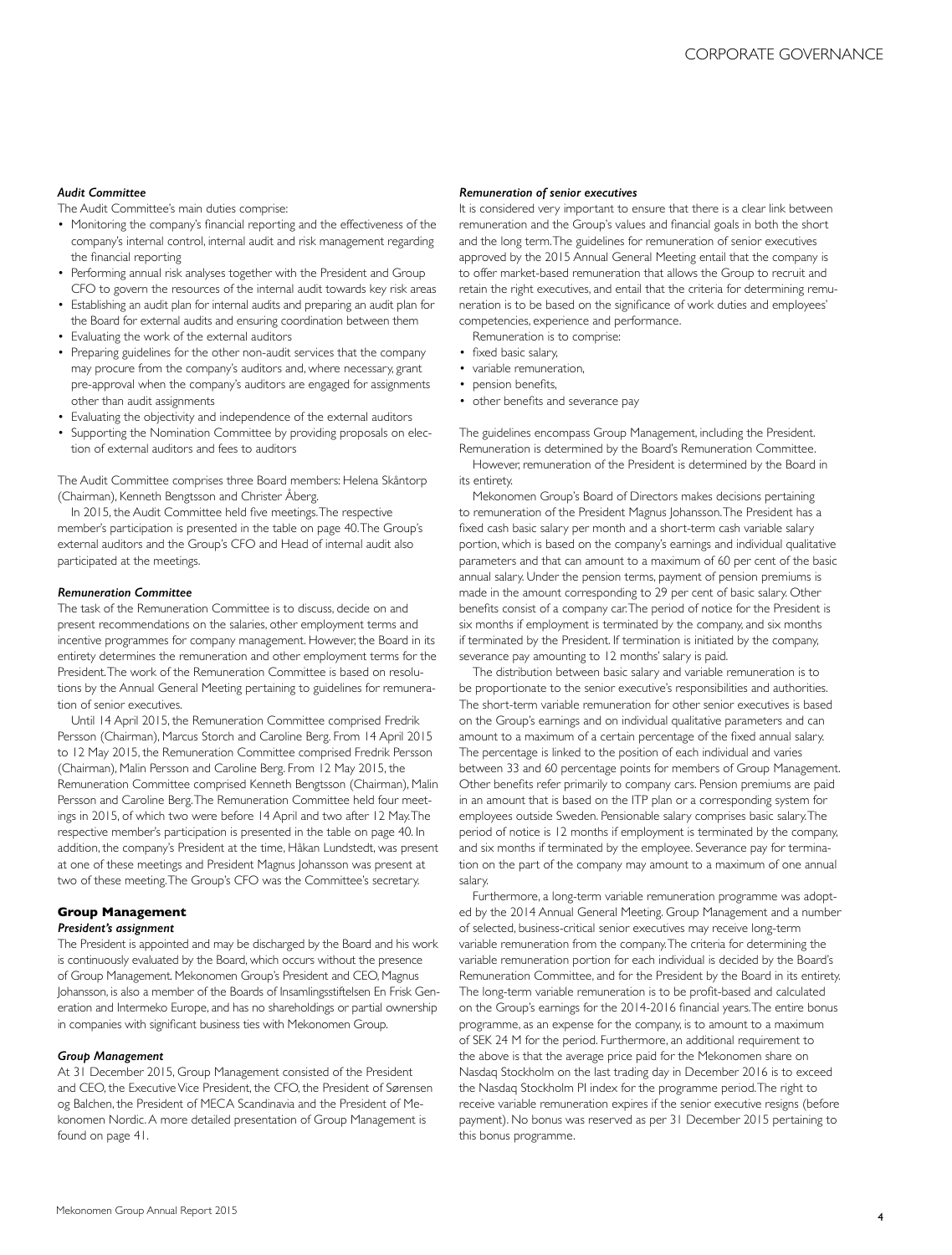Other than the above, the Board has not decided on any other share or share-price based incentive programs for Group Management.

According to the guidelines approved by the 2015 Annual General Meeting, the President shall receive a pension benefit amounting to a maximum of 29 percentage points of the basic salary. In conjunction with the terms in the new President's employment contract, the Board decided, in deviation from the guidelines, that the pension benefit shall be payable in an amount of 30 percentage points as of 15 June 2015.

#### **Auditors**

The auditors are appointed at the Annual General Meeting and are charged with reviewing the company's financial reporting and the Board's and President's management of the company. At the 2015 Annual General Meeting, PricewaterhouseCoopers AB (PwC), with Authorised Public Accountant Lennart Danielsson as Auditor in Charge, was appointed as the auditing firm until the 2016 Annual General Meeting. PwC has an organisation comprising broad and specialised competency that is well-suited to Mekonomen Group's operations and has been the company's auditing firm since 2014. In addition to Mekonomen Group, Lennart Danielsson is the Auditor in Charge of Studsvik AB.

PwC submits an auditor's report for Mekonomen AB (publ.) and for the company's subsidiaries. The auditors also perform a review of the third-quarter interim report. The audit is conducted in accordance with International Standards on Auditing (ISA) and generally accepted auditing standards in Sweden. The audit of annual report documents for legal entities outside Sweden is conducted in accordance with statutory requirements and other applicable rules in each country.

| Fees to auditors, SEK M                                   | 2015     | 2014 |
|-----------------------------------------------------------|----------|------|
| PwC                                                       |          |      |
| Fees for audit assignments                                |          | 6    |
| Audit-related services other than the<br>audit assignment |          | 0    |
| Tax advice                                                | 0        | 0    |
| Other services                                            | $\Omega$ | Ω    |
| Total fees to PwC <sup>1)</sup>                           | 8        | 6    |

<sup>1)</sup> Including discontinued operations SEK 1 M (1).

# **Reporting and audit**

#### *Reporting*

The Board supervises the quality of the financial reporting through instructions to the President. It is the President's duty, jointly with the Group's CFO, to review and quality-assure all external financial reporting including financial statements, interim reports, annual reports and press releases with financial content, as well as presentation material in connection with meetings with the media, shareholders and financial institutions.

# *Audit*

The rules of procedure decided annually by the Board include detailed instructions on, for example, the financial reports and the type of financial information to be submitted to the Board. In addition to financial statements, interim reports and annual reports, the Board examines and evaluates comprehensive financial information that pertains to the Group as a whole and to the various units included in the Group.

The Board also examines, primarily through the Board's Audit Committee, the most significant accounting policies applied to the financial reporting by the Group, and significant changes to policies in the reporting. The Audit Committee's duties also include examining internal and external audit reports regarding internal control and the processes for financial reporting.

The Group's external auditors report to the Board as required, but at least once a year. At at least one of these meetings, the President and CFO leave after presenting their formal reports to enable Board members to conduct discussions with auditors without the participation of senior executives. The Group's external auditors also participate at the meetings of the Audit Committee. The Audit Committee reports back to the Board after every meeting. All Audit Committee meetings are minuted and the minutes are available for all Board members and the auditors.

#### **Internal control**

Mekonomen Group's internal control process is designed to manage and minimise the risk of errors in the financial reporting. In accordance with the Swedish Companies Act and the Swedish Corporate Governance Code, the Board of Directors is responsible for internal control. This section was prepared in accordance with the Corporate Governance Code and Companies Act.

The report is limited to addressing internal control over financial reporting.

#### *Control environment*

The control environment represents the basis for the internal control over financial reporting. An important part of the control environment is that decision paths, authorities and responsibilities must be clearly defined and communicated between various levels in the organisation and that the control documents are available in the form of internal policies, handbooks, guidelines and manuals. Thus, a key part of the Board's work is to prepare and approve a number of fundamental policies, guidelines and frameworks. These include the Board's rules of procedure, Instructions for the President, Investment policies, Financial policies and the Insider policy. The aim of these policies is to create a basis for sound internal control.

Furthermore, the Board focuses on ensuring that the organisational structure provides distinct roles, responsibilities and processes that benefit the effective management of the operation's risks and facilitate goal fulfilment. Part of the responsibility structure includes an obligation for the Board to evaluate the operation's performance and results on a monthly basis, through appropriate report packages containing income statements, balance sheets, analyses of important key figures, comments pertaining to the business status of each operation and also quarterly forecasts for future periods. The Board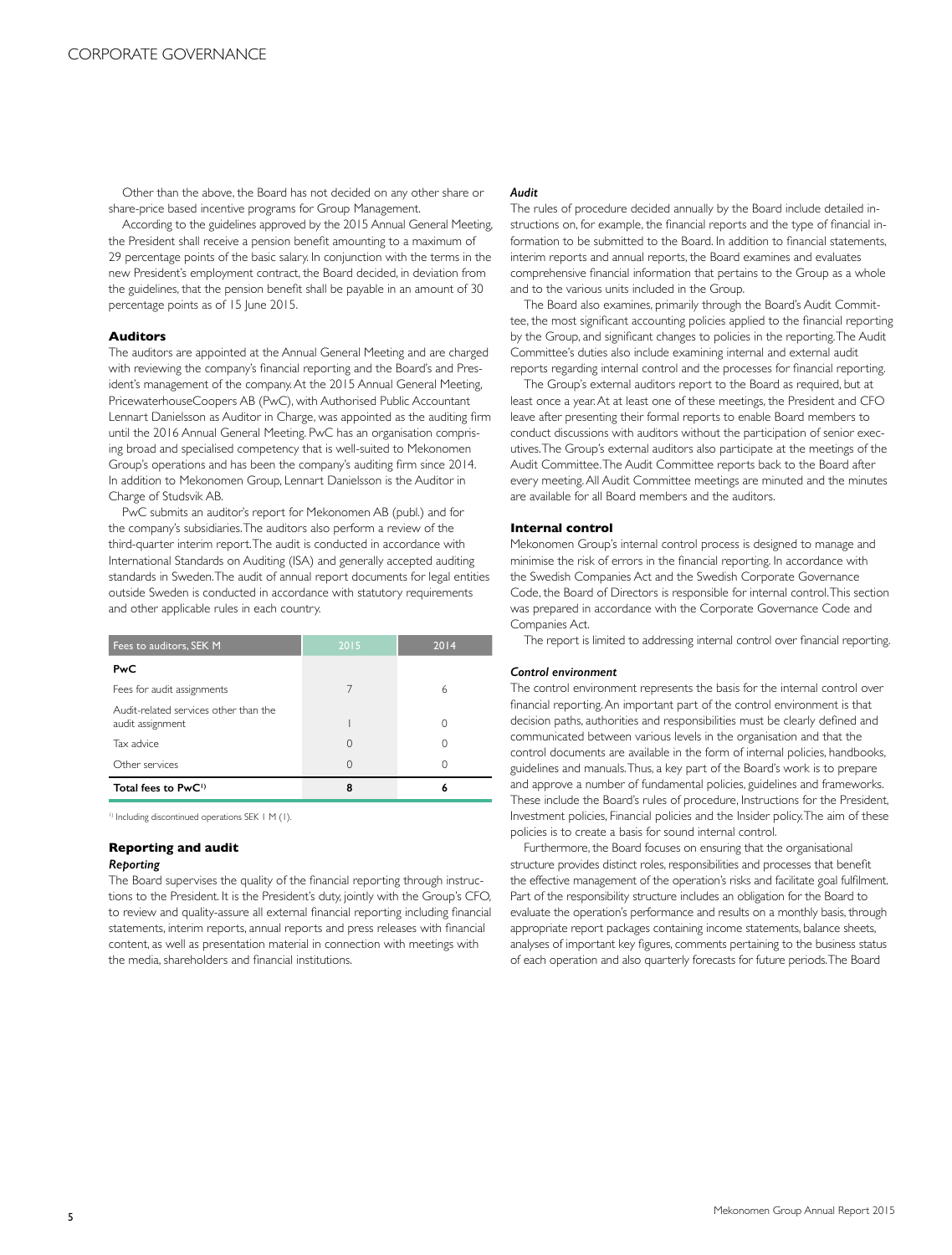has established an Audit Committee to assist the Board specifically in the financial reporting. To help strengthen the internal control, Mekonomen Group has prepared a financial handbook that provides an overall view of existing policies, rules and regulations and procedures within the financial area. This is a living document, which is updated continuously and adapted to internal and external changes. In addition to the financial handbook, there are instructions that provide guidance on daily work in stores and the rest of the organisation, for example, pertaining to stock taking and cash-register reconciliation, etc.

#### *Risk assessment*

Mekonomen Group conducts continuous surveys of the Group's risks. During these surveys, a number of items were identified in the income statement and balance sheet in which the risks of errors in the financial reporting are elevated. The company works continuously on these risks by strengthening controls. Furthermore, risks are addressed in a special forum, including questions related to start-ups and acquisitions. For a more detailed description of risks, refer to Risks and uncertainties in the Administration Report and in Note 37 Financial risks.

#### *Control activities*

Risks of errors in the financial reporting are reduced through a high level of internal control over the financial reporting, with specific focus on significant areas defined by the Board. Within Mekonomen Group, the control structures comprise an organisation with clear roles that enables effective and, from an internal control perspective, suitable division of responsibilities, specific control activities that aim to identify and prevent risks of misstatements in the reporting in time. The control activities include reconciliation of accounts, analytic follow-up, comparison between income statements and balance sheets and control stock-taking in warehouses and stores.

#### *Internal audit*

Mekonomen Group has an internal audit function, which is an independent and objective hedging and advice unit that generates value and improves the Group's operations. This is done by evaluating and proposing improvement in such areas as risk management, compliance with policies and efficiency in the internal control over the financial reporting. The function works throughout the Group. The Head of the internal audit reports to the Audit Committee, the President and the CFO and informs management in each business area and other units on the results of the audits performed.

#### *Information and communications*

Policies and guidelines are particularly important for accurate accounting, reporting and dissemination of information. Policies and guidelines on the financial process are continuously updated at Mekonomen Group. Such updates mainly take place in each Group function for the various operations through e-mails, but also at regular CFO meetings in which representatives from the Group finance function participate. For communication with internal and external parties, a communications policy is in place that states guidelines for conducting communication. The aim of the policy is to ensure that all information obligations are complied with in a correct and complete manner.

### *Follow-up*

The Board continuously evaluates the information submitted by Group Management and auditors. In conjunction with this, the Audit Committee was responsible for the preparation of the Board's work to quality assure the Group's financial reporting. The CEO and CFO hold monthly reviews of financial position with each Head of Operations. Group finance function also cooperates closely with the Group company finance managers and controllers of Group companies on matters pertaining to accounting and reporting. The follow-up and feedback concerning possible deviations arising in the internal controls are a key part of the internal control work, since this is an efficient manner for the company to ensure that errors are corrected and that the control is further strengthened.

#### **Additional information**

The company website at mekonomen.com includes:

- Articles of Association
- Code of Conduct
- Information from previous Annual General Meetings, from 2006
- Information about the Nomination Committee
- Information about principles of remuneration of senior executives
- The Board's evaluation of guidelines for remuneration of programmes for variable remuneration
- Corporate Governance Reports from 2006
- Information about the 2016 Annual General Meeting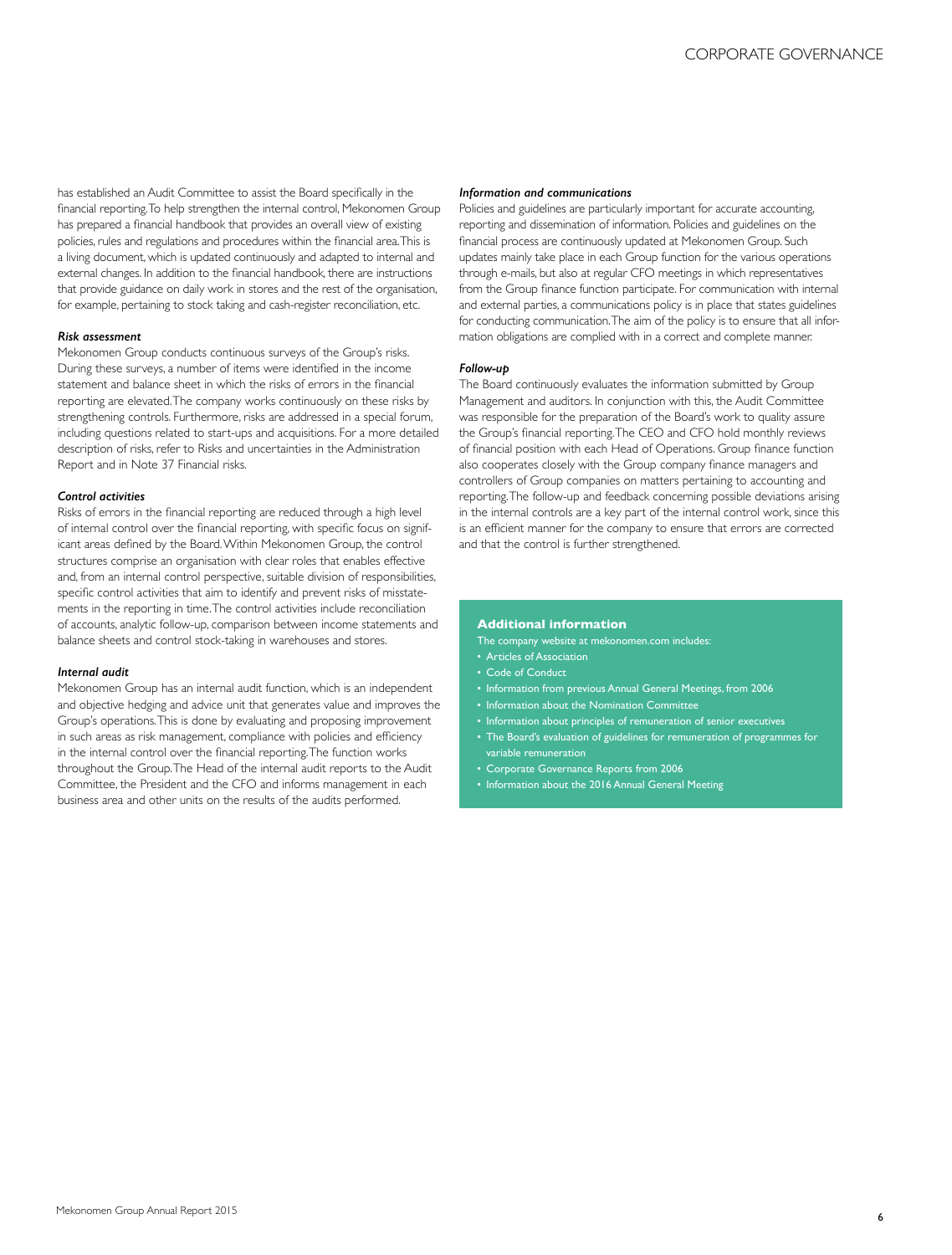# **Board of Directors**



| <b>Kenneth Bengtsson</b>                                                                                                                                                                                                                       | Caroline Berg                                                                                                                                                                                                                                                              | Kenny Bräck                                                                                                                                      | Malin Persson                                                                                                                                                                                                                                                                                                                          | Helena Skåntorp                                                                                                                                                                                      | <b>Christer Aberg</b>                                                                                                                                 |  |
|------------------------------------------------------------------------------------------------------------------------------------------------------------------------------------------------------------------------------------------------|----------------------------------------------------------------------------------------------------------------------------------------------------------------------------------------------------------------------------------------------------------------------------|--------------------------------------------------------------------------------------------------------------------------------------------------|----------------------------------------------------------------------------------------------------------------------------------------------------------------------------------------------------------------------------------------------------------------------------------------------------------------------------------------|------------------------------------------------------------------------------------------------------------------------------------------------------------------------------------------------------|-------------------------------------------------------------------------------------------------------------------------------------------------------|--|
| <b>Board position</b>                                                                                                                                                                                                                          |                                                                                                                                                                                                                                                                            |                                                                                                                                                  |                                                                                                                                                                                                                                                                                                                                        |                                                                                                                                                                                                      |                                                                                                                                                       |  |
| Chairman of the Board.<br>Chairman of Mekonomen's<br>Remuneration Committee.<br>Member of Mekonomen's<br>Audit Committee.                                                                                                                      | Executive Vice Chairman.<br>Member of Mekonomen's<br>Remuneration Committee.                                                                                                                                                                                               | Board member.                                                                                                                                    | Board member. Member of<br>Mekonomen's Remunera-<br>tion Committee.                                                                                                                                                                                                                                                                    | Board member.<br>Chairman of Mekonomen's<br>Audit Committee.                                                                                                                                         | Board member.<br>Member of Mekonomen's<br>Audit Committee.                                                                                            |  |
| <b>Education</b>                                                                                                                                                                                                                               |                                                                                                                                                                                                                                                                            |                                                                                                                                                  |                                                                                                                                                                                                                                                                                                                                        |                                                                                                                                                                                                      |                                                                                                                                                       |  |
| Upper secondary school<br>education and training in<br>the ICA system.                                                                                                                                                                         | B.A. Media/Communication Upper secondary school<br>and psychology, Middlebury education.<br>College, Vermont, US.                                                                                                                                                          |                                                                                                                                                  | MSc in Engineering,<br>Chalmers University of<br>Technology.                                                                                                                                                                                                                                                                           | Graduate in Business<br>Administration, Stockholm<br>University.                                                                                                                                     | IHM Business School Stock-<br>holm and training courses at<br>Unilever.                                                                               |  |
| <b>Elected</b> in                                                                                                                                                                                                                              |                                                                                                                                                                                                                                                                            |                                                                                                                                                  |                                                                                                                                                                                                                                                                                                                                        |                                                                                                                                                                                                      |                                                                                                                                                       |  |
| 2013                                                                                                                                                                                                                                           | 2014                                                                                                                                                                                                                                                                       | 2007                                                                                                                                             | 2015                                                                                                                                                                                                                                                                                                                                   | 2004                                                                                                                                                                                                 | 2014                                                                                                                                                  |  |
| Born                                                                                                                                                                                                                                           |                                                                                                                                                                                                                                                                            |                                                                                                                                                  |                                                                                                                                                                                                                                                                                                                                        |                                                                                                                                                                                                      |                                                                                                                                                       |  |
| 1961                                                                                                                                                                                                                                           | 1968                                                                                                                                                                                                                                                                       | 1966                                                                                                                                             | 1968                                                                                                                                                                                                                                                                                                                                   | 1960                                                                                                                                                                                                 | 1966                                                                                                                                                  |  |
| <b>Position and Board assignments</b>                                                                                                                                                                                                          |                                                                                                                                                                                                                                                                            |                                                                                                                                                  |                                                                                                                                                                                                                                                                                                                                        |                                                                                                                                                                                                      |                                                                                                                                                       |  |
| Chairman of the Board<br>of Ahlsell AB (publ), Clas<br>Ohlson AB (publ), Ersta<br>diakoni, Eurocommerce,<br>Systembolaget, Junior<br>Achievement Sweden and<br>World Childhood Founda-<br>tion. Member of the Boards<br>of Synsam and Herenco. | Chairman of the Board of<br>Axel Johnson AB and the<br>Erik and Göran Ennerfelt<br>Foundation for Interna-<br>tional Studies for Young<br>Swedes. Board member<br>of AxFast AB, Axfood AB<br>(publ), Axstores AB and<br>Stockholm School of Eco-<br>nomics Advisory Board. | Self-employed.<br>Minority owner and Board<br>member of Motorsport<br>Auctions Ltd.<br>Test and Development<br>Driver for McLaren<br>Automotive. | Chairman of the Board of<br>RO-Gruppen Förvaltning<br>AB. Member of the Boards<br>of Getinge AB (publ),<br>Becker Industrial Coatings<br>Holding AB, Hexatronic<br>Group AB, HEXPOL AB<br>(publ), Magnora AB, Mobile<br>Climate Control Group<br>Holding AB, Ahlström Cap-<br>ital Oy, Konecranes Plc and<br>Kongsberg Automotive ASA. | President of Lernia AB.<br>Board member of 2E<br>Group AB and<br>Bemanningsföretagen.<br>Chairman<br>in a number of Lernia<br>AB's subsidiaries and<br>Chairman and<br>$CFO$ of<br>Skåntorp & Co AB. | CEO of Hilding Anders<br>Group. Board member of<br>AB Svenska Spel.                                                                                   |  |
| Work experience                                                                                                                                                                                                                                |                                                                                                                                                                                                                                                                            |                                                                                                                                                  |                                                                                                                                                                                                                                                                                                                                        |                                                                                                                                                                                                      |                                                                                                                                                       |  |
| Employed at ICA for more<br>than 30 years, II of which<br>as CEO.                                                                                                                                                                              | Employed at Axel Johnson<br>AB since 2005, most recently<br>as Vice President Human<br>Resources and Communica-<br>tions and member of Group<br>Management 2006-2014.<br>Prior to that, many years of<br>experience in film, television,<br>and media in Sweden and US.    | Former professional racing<br>driver.                                                                                                            | President of Volvo Technol-<br>ogy AB and the Chalmers<br>University of Technology<br>Foundation. Many years<br>of experience from large<br>Swedish industrial compa-<br>nies, including Aktiebolaget<br>SKF, ASG and the Volvo<br>Group.                                                                                              | Former President and CEO<br>of SBC Sveriges Bostads-<br>rättsCentrum AB. President<br>and CEO of Jarowskij, CFO<br>of Arla, Authorised Public<br>Accountant at Öhrlings/<br>PwC.                     | President of Orkla Confec-<br>tionary & Snacks, President<br>of Arla Foods AB, President<br>of Atria Scandinavia AB,<br>senior positions at Unilever. |  |
| Total remuneration, SEK                                                                                                                                                                                                                        |                                                                                                                                                                                                                                                                            |                                                                                                                                                  |                                                                                                                                                                                                                                                                                                                                        |                                                                                                                                                                                                      |                                                                                                                                                       |  |
| 470,000                                                                                                                                                                                                                                        | 335,000                                                                                                                                                                                                                                                                    | 260,000                                                                                                                                          | 285.000                                                                                                                                                                                                                                                                                                                                | 320.000                                                                                                                                                                                              | 295.000                                                                                                                                               |  |
| Attendance at Board meetings                                                                                                                                                                                                                   |                                                                                                                                                                                                                                                                            |                                                                                                                                                  |                                                                                                                                                                                                                                                                                                                                        |                                                                                                                                                                                                      |                                                                                                                                                       |  |
| 11/12                                                                                                                                                                                                                                          | 12/12                                                                                                                                                                                                                                                                      | 11/12                                                                                                                                            | 8/8 (newly elected).                                                                                                                                                                                                                                                                                                                   | 11/12                                                                                                                                                                                                | 12/12                                                                                                                                                 |  |
| <b>Attendance at Audit Committee meetings</b>                                                                                                                                                                                                  |                                                                                                                                                                                                                                                                            |                                                                                                                                                  |                                                                                                                                                                                                                                                                                                                                        |                                                                                                                                                                                                      |                                                                                                                                                       |  |
| 5/5                                                                                                                                                                                                                                            |                                                                                                                                                                                                                                                                            | ÷                                                                                                                                                |                                                                                                                                                                                                                                                                                                                                        | 5/5                                                                                                                                                                                                  | 5/5                                                                                                                                                   |  |
| Attendance at Remuneration Committee meetings                                                                                                                                                                                                  |                                                                                                                                                                                                                                                                            |                                                                                                                                                  |                                                                                                                                                                                                                                                                                                                                        |                                                                                                                                                                                                      |                                                                                                                                                       |  |
| 2/2 (newly elected)                                                                                                                                                                                                                            | 2/4                                                                                                                                                                                                                                                                        |                                                                                                                                                  | 2/2 (newly elected)                                                                                                                                                                                                                                                                                                                    | $\equiv$                                                                                                                                                                                             | ÷,                                                                                                                                                    |  |
| Own shareholdings and shareholdings of related parties                                                                                                                                                                                         |                                                                                                                                                                                                                                                                            |                                                                                                                                                  |                                                                                                                                                                                                                                                                                                                                        |                                                                                                                                                                                                      |                                                                                                                                                       |  |
| 2,000                                                                                                                                                                                                                                          | None                                                                                                                                                                                                                                                                       | 1.000                                                                                                                                            | 1.000                                                                                                                                                                                                                                                                                                                                  | 2.000                                                                                                                                                                                                | 2.500                                                                                                                                                 |  |
| Independent of the company/company management                                                                                                                                                                                                  |                                                                                                                                                                                                                                                                            |                                                                                                                                                  |                                                                                                                                                                                                                                                                                                                                        |                                                                                                                                                                                                      |                                                                                                                                                       |  |
| Yes                                                                                                                                                                                                                                            | Yes                                                                                                                                                                                                                                                                        | Yes                                                                                                                                              | Yes                                                                                                                                                                                                                                                                                                                                    | Yes                                                                                                                                                                                                  | Yes                                                                                                                                                   |  |
| Independent of major shareholders                                                                                                                                                                                                              |                                                                                                                                                                                                                                                                            |                                                                                                                                                  |                                                                                                                                                                                                                                                                                                                                        |                                                                                                                                                                                                      |                                                                                                                                                       |  |
| Yes                                                                                                                                                                                                                                            | No, dependent in relation<br>to major shareholders of                                                                                                                                                                                                                      | Yes                                                                                                                                              | Yes                                                                                                                                                                                                                                                                                                                                    | Yes                                                                                                                                                                                                  | Yes                                                                                                                                                   |  |

the company.

Marcus Storch declined re-election prior to the 2015 Annual General Meeting. At the ordinary Board meeting on 12 May 2015, Fredrik Persson withdrew from his assignment as Mekonomen's Chairman of the Board and the Board elected Kenneth Bengtsson as its Chairman and Caroline Berg as its Executive Vice Chairman until the 2016 Annual General Meeting. Marcus participated in four of four Board meetings before the Annual General Meeting. Fredrik participated in six of six Board meetings up to 12 May 2015.